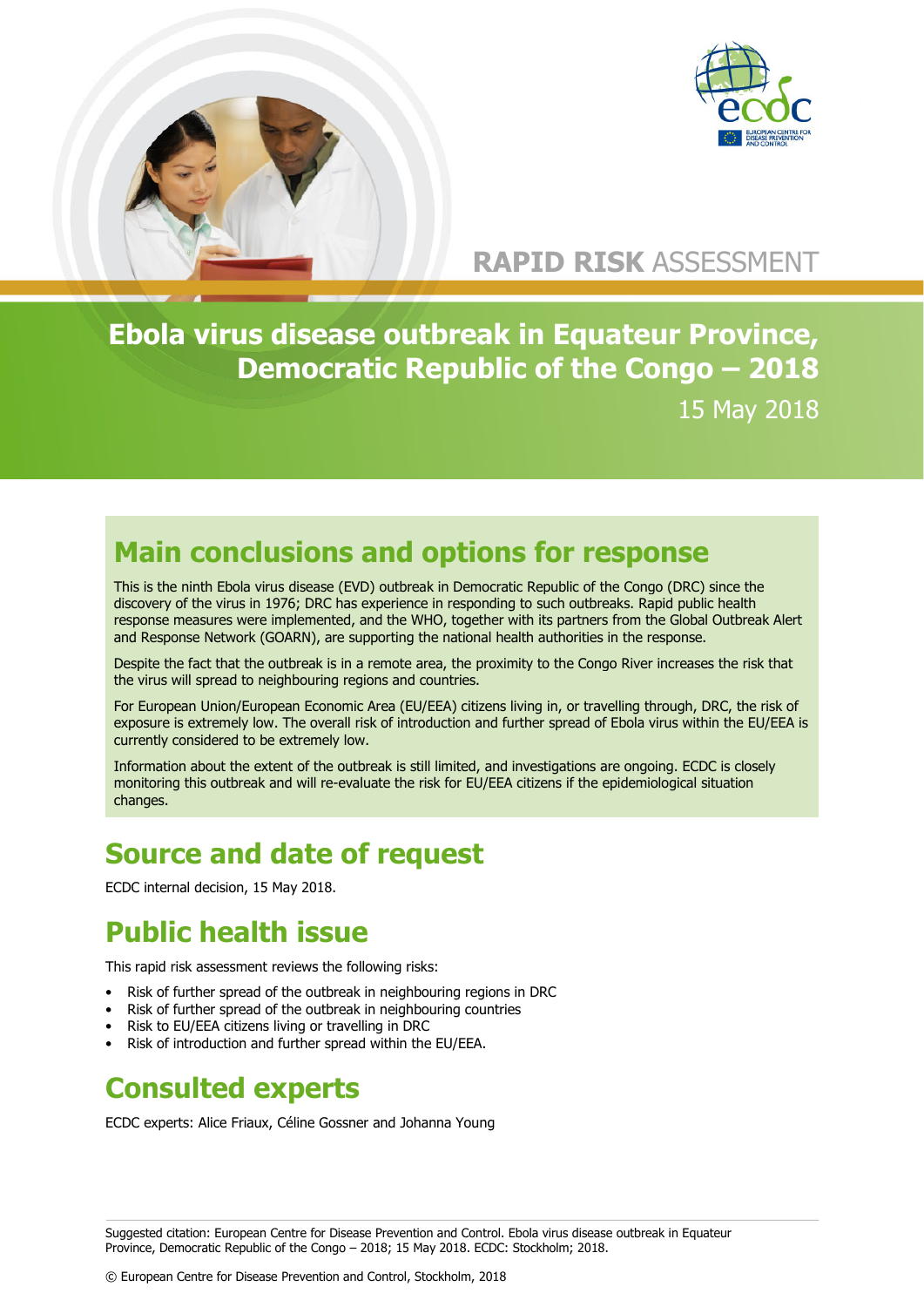# **Disease background information**

Infections with Ebola viruses originating from Africa cause a severe disease in humans called Ebola virus disease. There are five species of the genus Ebolavirus (Filoviridae family): Zaire ebolavirus, Sudan ebolavirus, Reston ebolavirus, Tai Forest ebolavirus, and Bundibugyo ebolavirus [1-3].

Ebola viruses are biosafety level-4 pathogens (BSL-4; risk group 4) and require special containment measures and barrier protection, particularly for healthcare workers. The incubation period is usually four to ten days but can be as short as two days and as long as 21 days. The case–fatality ratio for Zaire ebolavirus infections is estimated to be between 44% and 90% [4].

Ebola viruses are highly transmissible through direct contact with infected blood, secretions, tissues, organs and other bodily fluids from dead or living infected persons. Transmission via objects contaminated with infected bodily fluids (fomites) is possible. The principal mode of transmission in human outbreaks is person-to-person through direct contact with a symptomatic or dead case. Airborne transmission has not been documented. The risk of transmission is considered low in the early phase of human disease. Burial ceremonies and the handling of dead bodies play an important role in transmission.

More information about EVD is available at: [https://www.ecdc.europa.eu/en/ebola-and-marburg](https://www.ecdc.europa.eu/en/ebola-and-marburg-fevers/facts/factsheet)[fevers/facts/factsheet](https://www.ecdc.europa.eu/en/ebola-and-marburg-fevers/facts/factsheet)

# **Event background information**

On 8 May 2018, the ministry of health of the DRC declared an outbreak of EVD in Bikoro health zone, Equateur Province, western DRC. The province shares borders with the Republic of the Congo and is crossed by the Congo River which links the region to the capital cities of the Republic of the Congo, the Central African Republic and DRC [5].

As of 13 May 2018, 39 cases of EVD have been recorded: two confirmed cases, 12 suspected cases and 25 probable cases. Samples were sent for laboratory analysis to Kinshasa, DRC, and two tested positive for Zaire ebolavirus species. Of the 39 cases, 19 were fatal (case fatality ratio of 49%); three of these 39 cases were health workers.

So far, all cases have been reported from three neighbouring districts: Bikoro, Iboko and Wangata health zones. Both confirmed cases were reported from the Bikoro health zone. Wangata health zone borders with the provincial port city of Mbandaka (population 1.2 million) [6]. All cases were reported from remote and hard-to-reach areas.

A rapid public health response was implemented, including ring vaccination with the experimental vaccine V920 (rVSV-ZEBOV), active case finding, contact tracing, case management, community engagement, and safe and dignified burials [6]. To support the DRC ministry of health in its outbreak response efforts, the World Health Organization is deploying public health experts.

This is the ninth Ebola virus disease outbreak in DRC since the discovery of the virus in 1976. The last outbreak in the Equateur province was in 2014 and affected 66 people (case fatality ratio: 74%). The most recent outbreak in DRC occurred in May 2017 in Bas Uele province with 21 suspected cases [7].

# **ECDC threat assessment for the EU**

Despite the fact that the outbreak is occurring in a remote area, the proximity to the Congo River increases the risk that the virus will spread to neighbouring regions and countries.

The risk of exposure of EU/EEA citizens living in or travelling through DRC is extremely low because cases have so far only been reported from remote areas. For people entering the affected area, for example healthcare workers supporting the outbreak response, the risk of infection remains very low, assuming they follow the recommended precautions [8].

The risk of introduction into the EU/EEA would most probably be related to an infected traveller coming from the affected area. Given the remote location of the outbreak, this is unlikely but cannot be excluded. The overall risk of introduction and further spread of Ebola virus within the EU/EEA is currently considered to be extremely low.